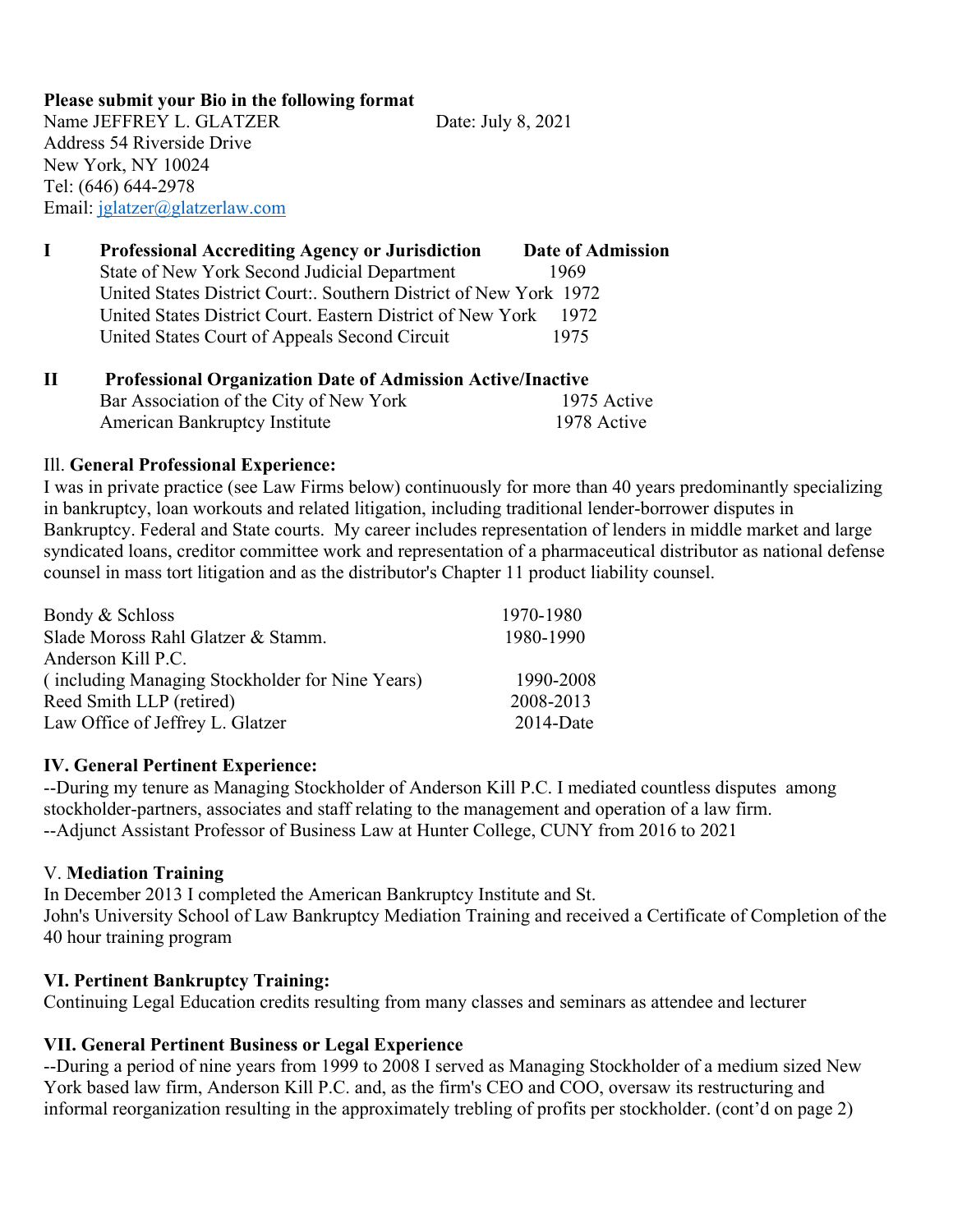--I was an officer and board member of the United States subsidiary of a privately held pharmaceutical company headquartered in Spain from 2016 through 2019.

# **Pro Bono:**

--I was Reed Smith's New York Pro Bono Partner from 2012 through 2013 and a member of the NYC Bar Association' s Pro Bono and Legal Services Committee, where, among other things, I sponsored the passage of a resolution recommending that law firms formally participate in New York's Attorney Emeritus Program (which encourages pro bono service by retired attorneys).

--I am a participant in the New York Attorney Emeritus Program and Reed Smith (where I was a partner until December 31 2013) agreed to participate in the Program.

--I am member of the Hunter College Pre-Law Advisory Committee since approximately 2006.

--I am a member of the Board of an educational not for profit corporation, Center for Group Studies since 2015